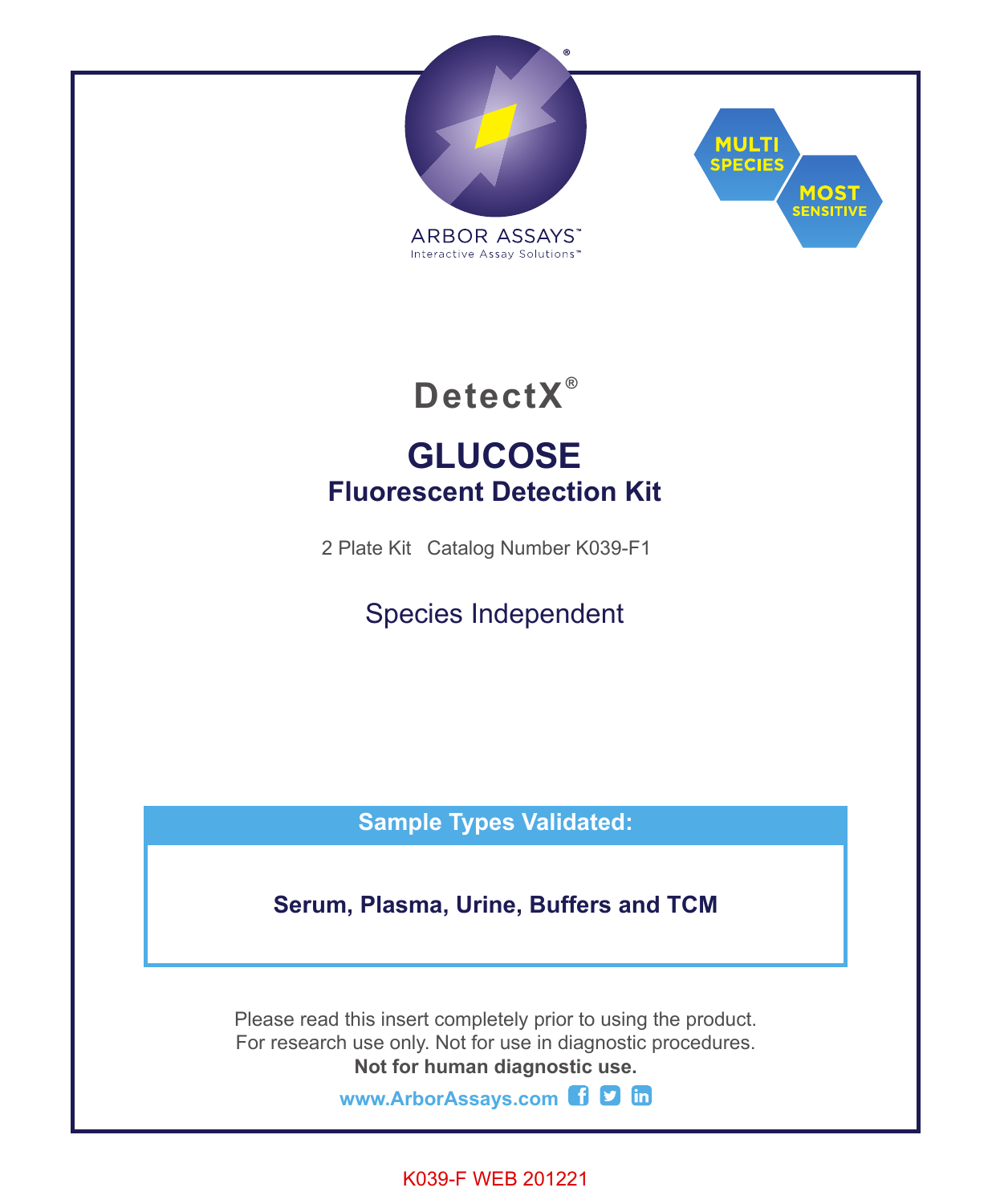# **TABLE OF CONTENTS**

| Background                                   | 3              |
|----------------------------------------------|----------------|
| <b>Assay Principle</b>                       | 3              |
| <b>Related Products</b>                      | $\overline{4}$ |
| <b>Supplied Components</b>                   | $\overline{4}$ |
| Storage Instructions                         | $\overline{4}$ |
| <b>Other Materials Required</b>              | 5              |
| Precautions                                  | 5              |
| Sample Types & Preparation                   | 5              |
| Reagent Preparation                          | 6              |
| <b>Assay Protocol</b>                        | 7              |
| <b>Calculation of Results</b>                | 7              |
| <b>Typical Data</b>                          | $7 - 8$        |
| Validation Data Sensitivity, Linearity, etc. | $8 - 10$       |
| Sample Values                                | 10             |
| Warranty & Contact Information               | 11             |
| Plate Layout Sheet                           | 12             |

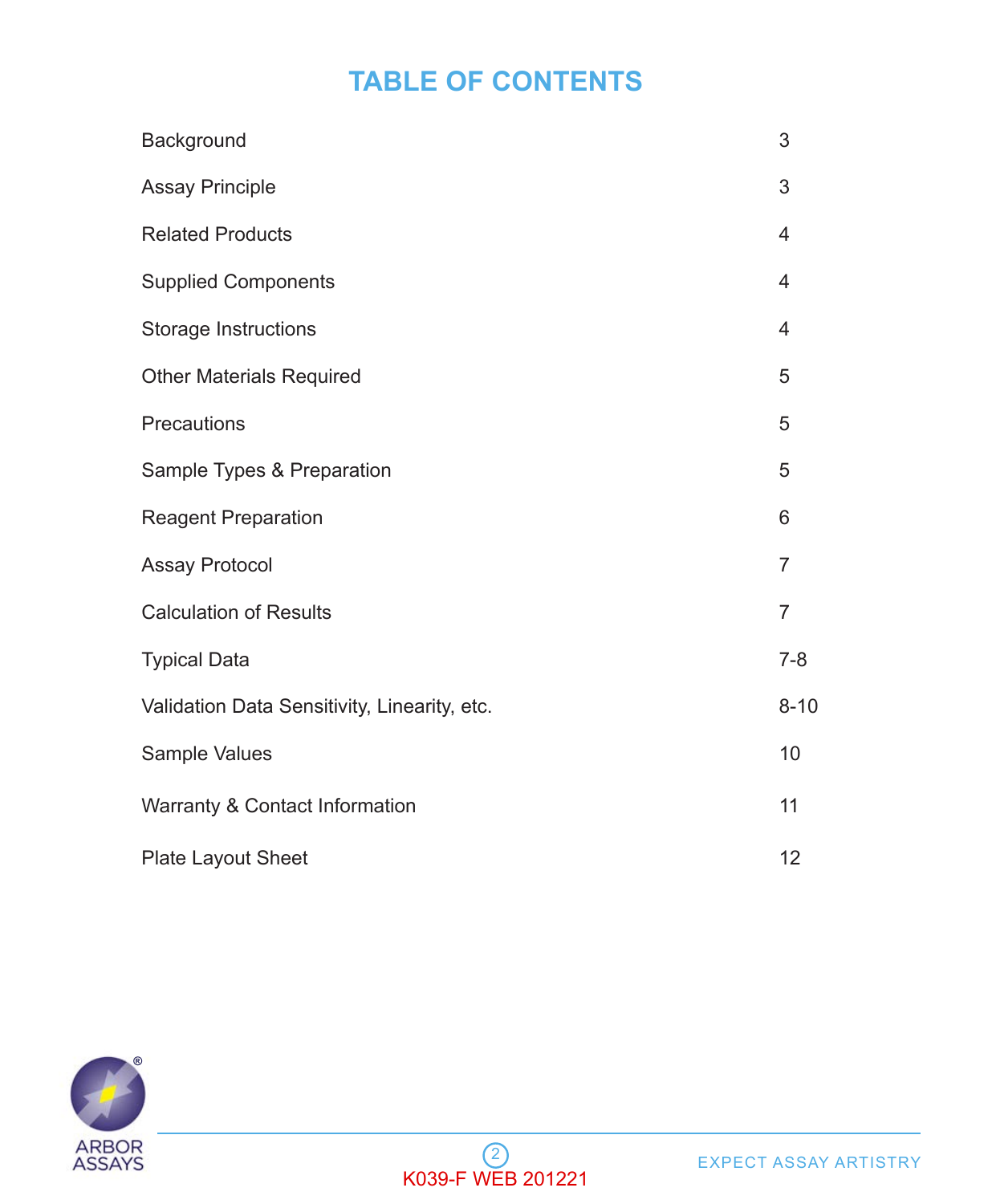### **BACKGROUND**

Glucose ( $C_6H_{12}O_6$ ) is by far the most common carbohydrate. It is a monosaccharide, an aldose, a hexose, and a reducing sugar and is also known as dextrose, because it is dextrorotatory (rotates polarized light clockwise). The structure of glucose is shown below as both the straight chain and cyclic forms.



#### **Glucose Structures**

For all biological and molecular events and for multiple cellular functions, energy is essential. Energy is available in the form of ATP (adenosine triphosphate), most of which is generated through aerobic cellular respiration of carbohydrate and glucose, the major source of biological free energy in higher organisms. Reduced energy levels threaten cellular homeostasis and integrity. Impaired energy metabolism may trigger pro-apoptotic signaling (programmed cell death), oxidative damage, excitotoxicity and impede mitochondrial DNA repair<sup>1</sup>.

A serious fall in blood glucose can be characterized by metabolic dysfunction, neuroglycopenia, seizure, and death<sup>2</sup>. A persistent elevation in blood glucose leads to "glucose toxicity." Glucose toxicity contributes to ß-cell dysfunction and the pathology grouped together as complications of diabetes. Estrogen-induced signaling pathways in hippocampal and cortical neurons involve the mitochondria to enhance mitochondrial function and to sustain aerobic glycolysis and citric acid cycle oxidative phosphorylation and ATP generation.

- 1. Klein, A. and Ferrante, R. "The neuroprotective role of creatine. In Creatine and Creatine Kinase in Health and Disease". Salomons, G.S., Wyss, M., Eds.; Springer: Berlin, , 2007; Vol. 46, 205–243.
- 2. Wasserman, DH., "Four grams of glucose"., Am. J. Physiol. Endocrinol. Metab. 2009, E11-E21.

### **ASSAY PRINCIPLE**

The DetectX® Glucose Fluorescent Detection Kit is designed to quantitatively measure glucose in a variety of samples. Please read the complete kit insert before performing this assay. A β-D-glucose standard is provided to generate a standard curve for the assay and all samples should be read off the standard curve. Samples are mixed with the Substrate and horseradish peroxidase and the reaction initiated by addition of glucose oxidase. The reaction is incubated at room temperature for 30 minutes. The glucose oxidase reacts with glucose to produce hydrogen peroxide which, in the presence of HRP, converts the substrate into a fluorescent product. The fluorescent product emission is at 590 nm with excitation at 520 nm. Increasing levels of glucose cause a linear increase in fluorescence.

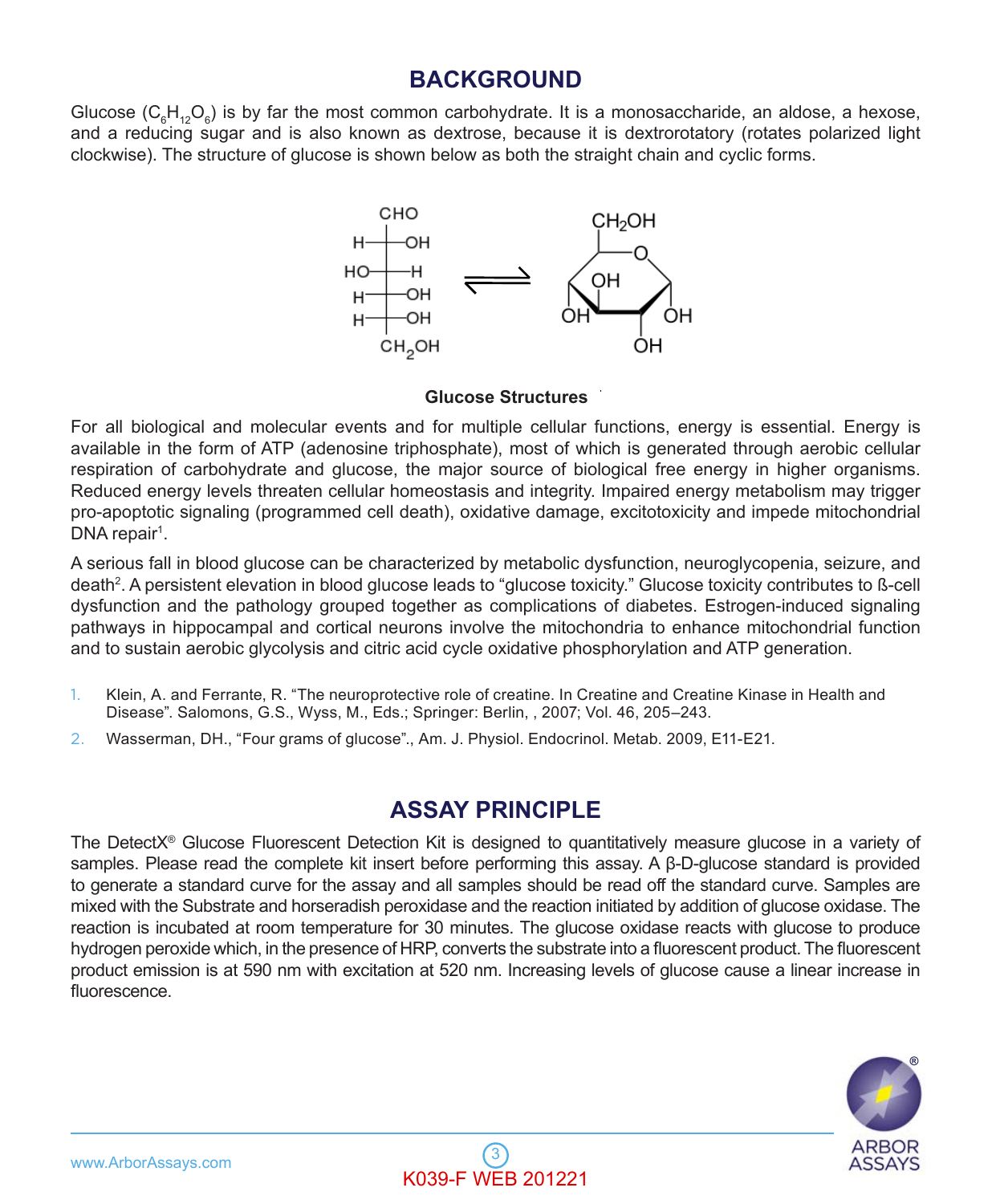# **RELATED PRODUCTS**

| <b>Kits</b>                                                   | <b>Catalog No.</b> |
|---------------------------------------------------------------|--------------------|
| <b>Galactose Colorimetric Detection Kit</b>                   | K042-H1            |
| <b>Glucose Colorimetric Detection Kit</b>                     | K039-H1            |
| <b>Hemoglobin High Sensitivity Colorimetric Detection Kit</b> | K013-H1X/H5X       |
| <b>Insulin EIA Kit</b>                                        | K046-H1            |
| Thyroxine $(T_A)$ EIA Kits                                    | K051-H1/H5         |
| Triiodothyronine (T <sub>3</sub> ) EIA Kit                    | K056-H1/H5         |
| Urea Nitrogen (BUN) Detection Kit                             | K024-H1            |
| <b>Urinary Creatinine Detection Kits</b>                      | K002-H1/H5         |

### **SUPPLIED COMPONENTS**

#### **Black 96 well Half Area Plates**

Corning Costar Plate 3694

2 Plates Catalog Number X037-2EA

#### **Glucose Standard**

Glucose at 100 mg/dL in a special stabilizing solution.<br>Ca Catalog Number C141-90UL

#### **Assay Buffer**

Assay buffer containing detergents and stabilizers. Catalog Number X117-50ML

#### **Substrate**

A solution of the substrate in a special stabilizing buffer. Catalog Number C129-5ML

#### **Horseradish Peroxidase Concentrate**

A 100X concentrated solution of HRP in a special stabilizing solution.<br>Catalog Number X Catalog Number X107-60UL

#### **Glucose Oxidase Concentrate**

A 10X concentrated solution of Glucose Oxidase in a special stabilizing solution. 600 µL Catalog Number C137-600UL

# **STORAGE INSTRUCTIONS**

**All components of this kit should be stored at 4°C until the expiration date of the kit.** 



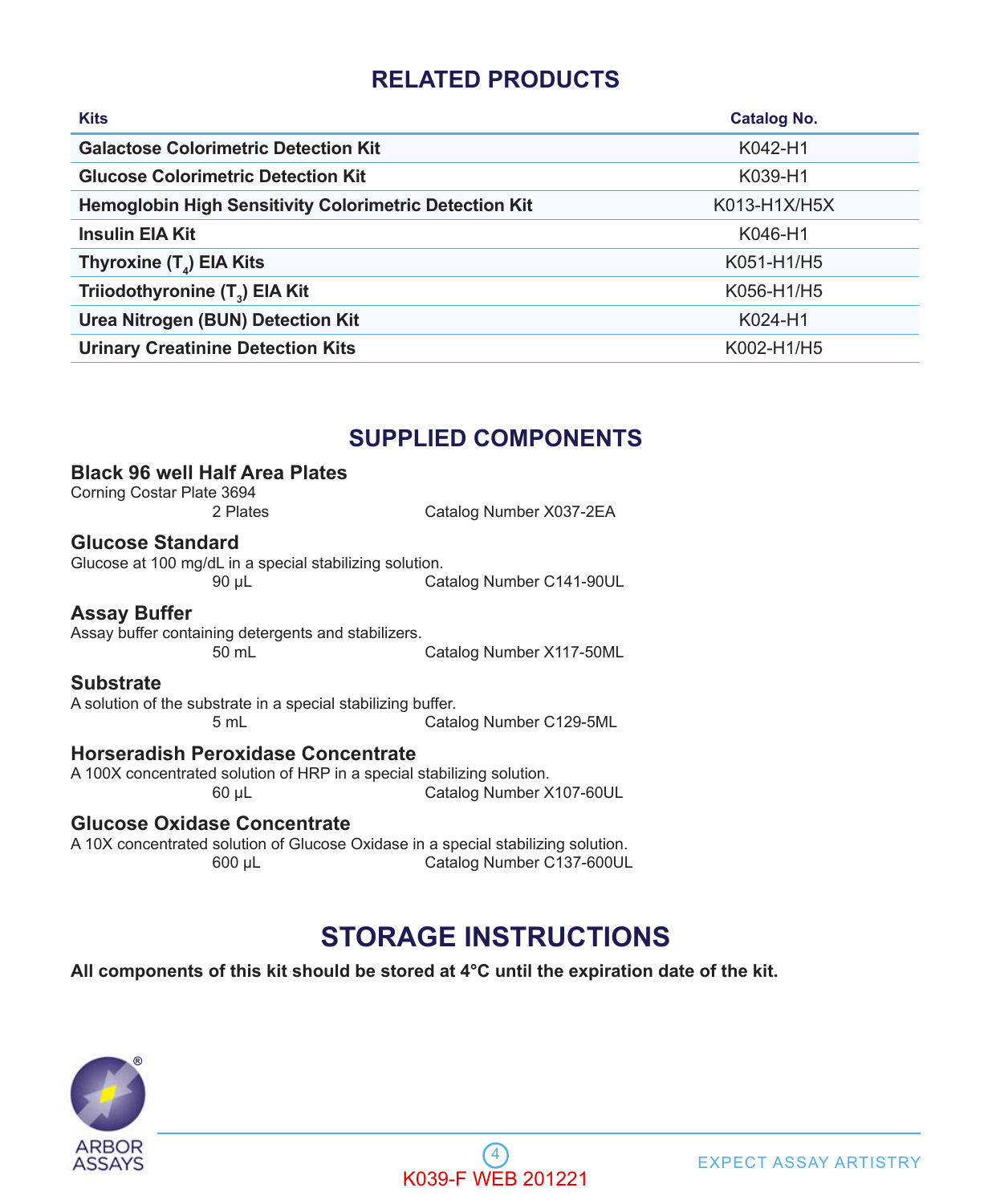# **OTHER MATERIALS REQUIRED**

Repeater pipet with disposable tips capable of dispensing 25 µL.

96 well plate reader capable of reading fluorescence. Optimal signal will be obtained with emission at 590 nm and excitation at 570 nm, however other combinations of excitation and emission wavelengths should be considered. Due to the proximity of the excitation and emission wavelengths for the probes, less restrictive 520 nm emission can also be used. Please see the figures below for the excitation and emission data. The output of signal changes based on filters selected, but the ratio of signal is similar.



| Ex/Em<br>Wavelength | <b>High FLU</b> | %High/Low<br><b>Signal</b> |
|---------------------|-----------------|----------------------------|
| 520/590             | 27.410          | 22%                        |
| 530/620             | 9.350           | 23%                        |
| 544/620             | 9,870           | 22%                        |
| 584/620             | 7.120           | 21%                        |
| 584/665             | 502             | 20%                        |

Example of high signal and signal ratio across various wavlength combinations.

**Note: Filter bandwidth must be considered when selecting em/ex wavelength**

Software for converting colorimetric intensity readings from the plate reader and carrying out four parameter logistic curve (4PLC) fitting. Contact your plate reader manufacturer for details.

## **PRECAUTIONS**

As with all such products, this kit should only be used by qualified personnel who have had laboratory safety instruction. The complete insert should be read and understood before attempting to use the product. **This product is not for Human Diagnostic Use.**

## **SAMPLE TYPES AND PREPARATION**

Samples that need to be stored after collection should be stored at -70°C or lower, preferably after being frozen in liquid nitrogen. Serum and plasma samples can be used after being diluted ≥ 1:15. Urine samples can be used after being diluted ≥ 1:2. This assay has been validated for serum, plasma, urine, buffer and media samples.

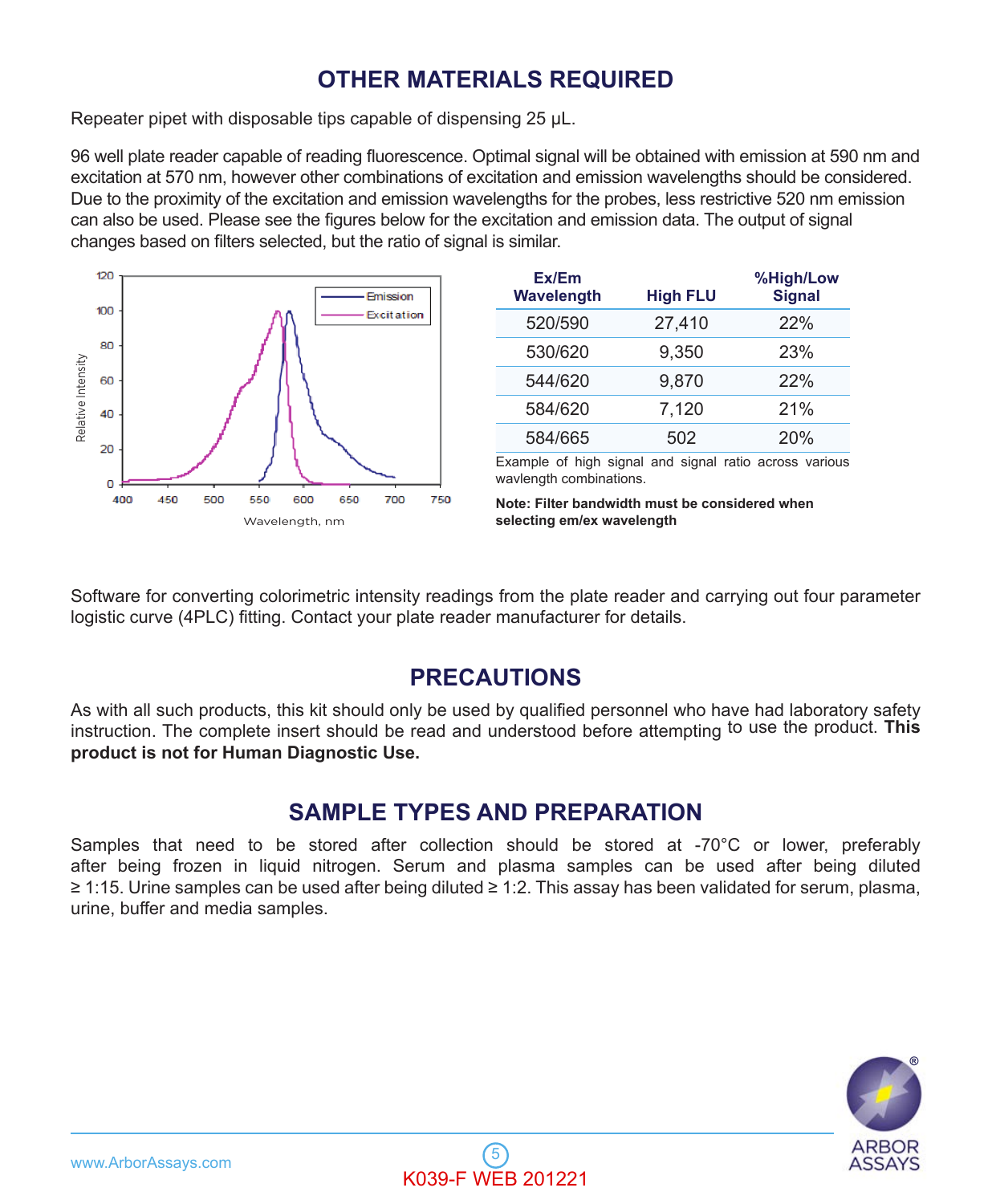# **REAGENT PREPARATION**

Allow the kit reagents to come to room temperature for 30 minutes. Ensure all samples have reached room temperature and have been diluted as approproate prior to running them in the kit.

#### **Horseradish Peroxidase (HRP) and Glucose Oxidase (GOD) Preparation**

Dilute the HRP Stock solution 1:100 with Assay Buffer using the table below:

|                     | 1/2 Plate  | <b>One Plate</b> | <b>Two Plates</b> |
|---------------------|------------|------------------|-------------------|
| <b>HRP Stock</b>    | $15 \mu$ L | 28 µL            | $55$ µL           |
| <b>Assay Buffer</b> | 1.485 mL   | 2.772 ml         | 5.445 mL          |
| <b>Total Volume</b> | $1.5$ mL   | $2.8$ mL         | $5.5$ mL          |

Dilute the GOD Stock solution 1:10 with Assay Buffer using the table below:

|                     | 1/2 Plate  | <b>One Plate</b> | <b>Two Plates</b> |
|---------------------|------------|------------------|-------------------|
| <b>GOD Stock</b>    | 150 uL     | 275 uL           | 550 µL            |
| <b>Assay Buffer</b> | $1.350$ mL | 2.475 mL         | 4.95 mL           |
| <b>Total Volume</b> | $1.5$ mL   | $2.75$ mL        | 5.5 mL            |

Both reagents are stable for at least 3 hours after dilution.

#### **Standard Preparation**

Glucose Standards are prepared by labeling tubes as #1 through #7. Briefly vortex to mix the vial of Glucose Standard. Pipet 135 µL of Assay Buffer into tube #1. Pipet 75 µL of Assay Buffer into tubes #2 to #7. Carefully add 15 µL of the Glucose Standard to tube #1 and vortex completely. Take 75 µL of the solution in tube #1 and add it to tube #2 and vortex completely. Repeat this for tubes #3 through #7. The concentration of glucose in tubes 1 through 7 will be 10, 5, 2.5, 1.25, 0.625, 0.313, and 0.156 mg/dL.



#### **Use all Standards within 2 hours of preparation.**

|                      | Std 1 | Std <sub>2</sub> | Std <sub>3</sub> | Std <sub>4</sub> | Std <sub>5</sub> | Std <sub>6</sub> | Std <sub>7</sub> |
|----------------------|-------|------------------|------------------|------------------|------------------|------------------|------------------|
| Assay Buffer (µL)    | 135   | 75               | 75               | 75               | 75               | 75               | 75               |
| <b>Addition</b>      | Stock | Std 1            | Std 2            | Std 3            | Std 4            | Std 5            | Std 6            |
| Vol of Addition (µL) | 15    | 75               | 75               | 75               | 75               | 75               | 75               |
| Final Conc (mg/dL)   | 10    | 5                | 2.5              | 1.25             | 0.625            | 0.313            | 0.156            |

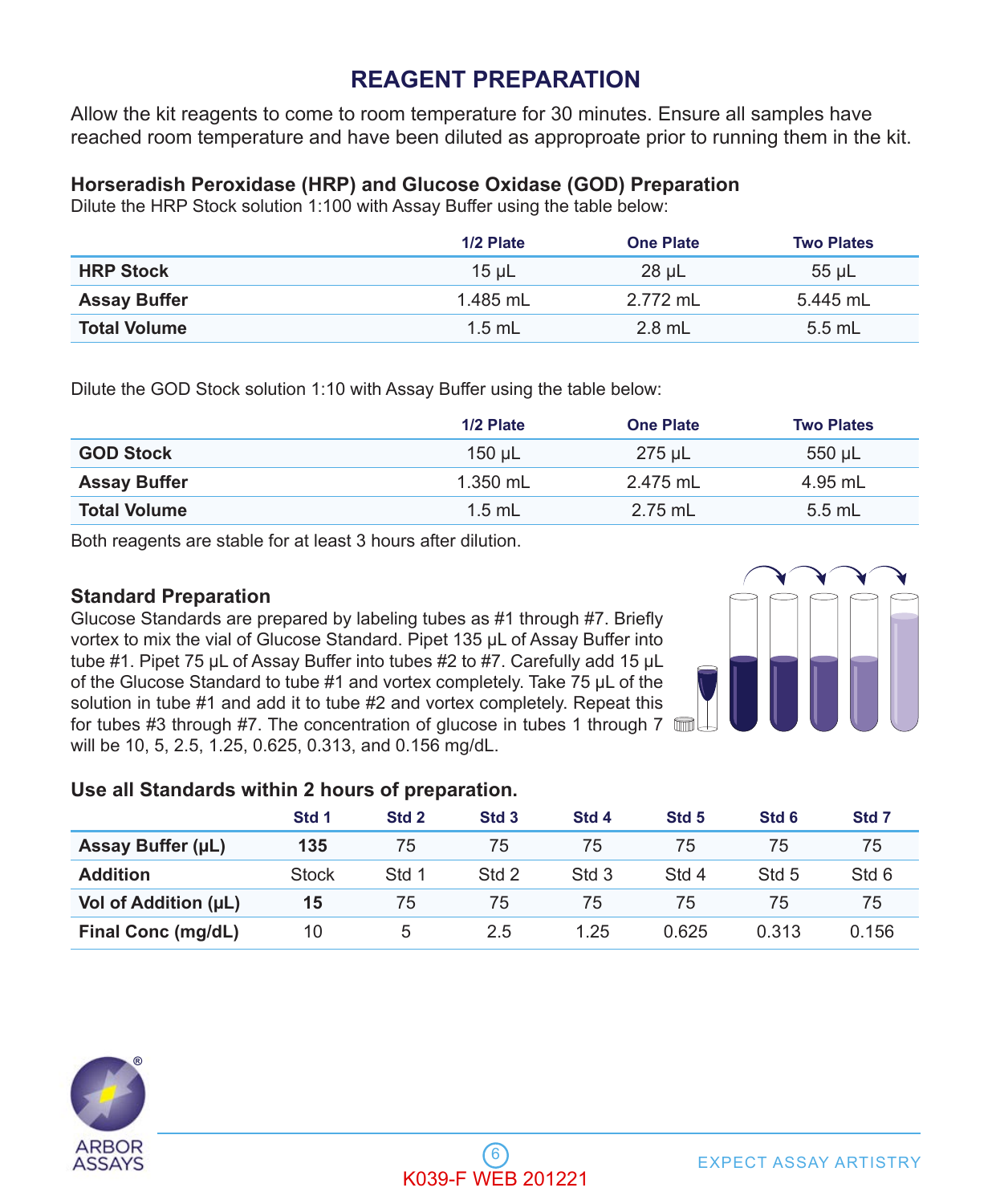# **ASSAY PROTOCOL**

We recommend that all standards and samples be run in duplicate to allow the end user to accurately determine Glucose concentrations.

Use the plate layout sheet on the back page to aid in proper sample and standard identification. Set plate parameters for a 96-well Corning Costar 3694 plate. See: www.arborassays.com/resources/#generalinfo for plate dimension data.

- 1. Pipet 20 µL of diluted samples or standards into duplicate wells in the plate.
- 2. Pipet 20 µL of Assay Buffer into duplicate wells as the Zero standard.
- $3.$  Add 25 µL of the prepared HRP solution to each well using a repeater pipet.
- 4. Add 25 µL of the Substrate solution to each well using a repeater pipet.
- 5. Initiate the reaction by adding 25 µL of the prepared GOD solution to each well using a repeater pipet.
- 6. Incubate at room temperature for 30 minutes.
- 7. Read the fluorescent emission with proper wavelength excitation. See page 5 for emission and excitation spectra. We recommend emission at 590 nm with excitation at 520 nm. Please contact your plate reader manufacturer for suitable filter sets.

# **CALCULATION OF RESULTS**

Average the duplicate FLU readings for each standard and sample. Create a standard curve by reducing the data using computer software capable of generating a four-parameter logistic curve (4PLC) fit, after subtracting the mean FLU for the Zero wells. The sample concentrations obtained should be multiplied by the dilution factor to obtain neat sample values.

Or use the online tool from MyAssays to calculate the data: www.myassays.com/arbor-assays-glucose-fluorescent-detection-kit.assay

# **Sample Mean FLU Net FLU Glucose Conc. (mg/dL)** Zero 2,646 0 0 Standard 1 25,055 22,409 2010 10 Standard 2 22,387 19,841 5 Standard 3 18,374 15,728 2.5 Standard 4 11,585 8,939 1.25 Standard 5 7,793 5,146 0.625 Standard 6 5,372 2,725 0.313 Standard 7 4,196 1,549 0.156 Sample 1 22,424 19,777 4.477 Sample 2 7,726 5,080 0.65

**TYPICAL DATA**

**Always run your own standard curves for calculation of results. Do not use this data**

**Conversion Factor: 100 mg/dL of Glucose is equivalent to 1 mg/mL or 5.51 mM.**



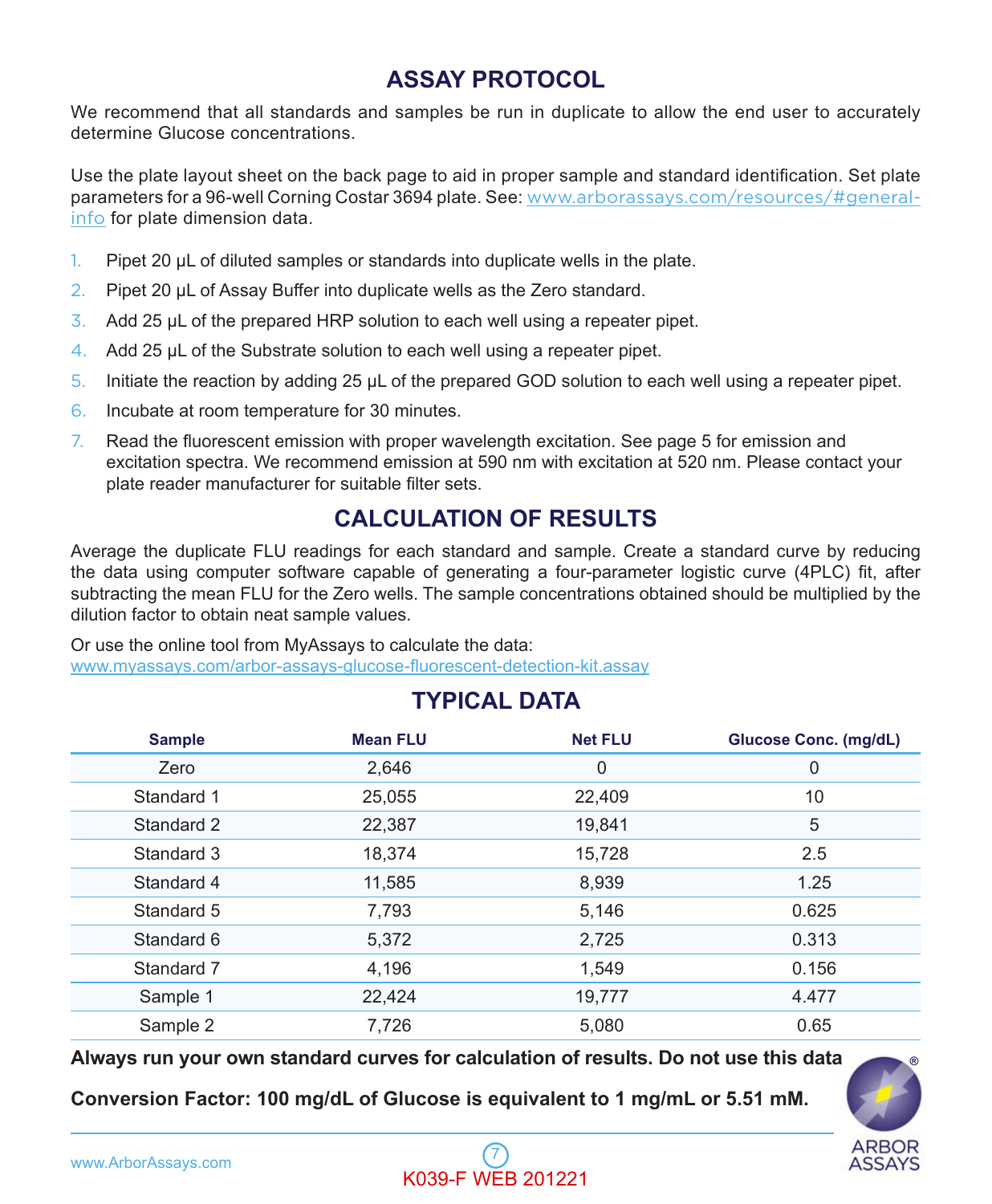### **Typical Standard Curve**



#### **Always run your own standard curves for calculation of results. Do not use these data.**

## **VALIDATION DATA**

#### **Sensitivity and Limit of Detection**

Sensitivity was calculated by comparing the FLUs for twenty wells run for each of the zero and standard #7. The detection limit was determined at two (2) standard deviations from the zero along the standard curve.

#### **Sensitivity was determined as 8.24 µg/dL. Equivalent to 0.00824 mg/dL.**

The Limit of Detection was determined in a similar manner by comparing the FLUs for twenty wells run for each of the zero and a low concentration human sample.

**The Limit of Detection was determined as 1.42 µg/dL. Equivalent to 0.00142 mg/dL.**



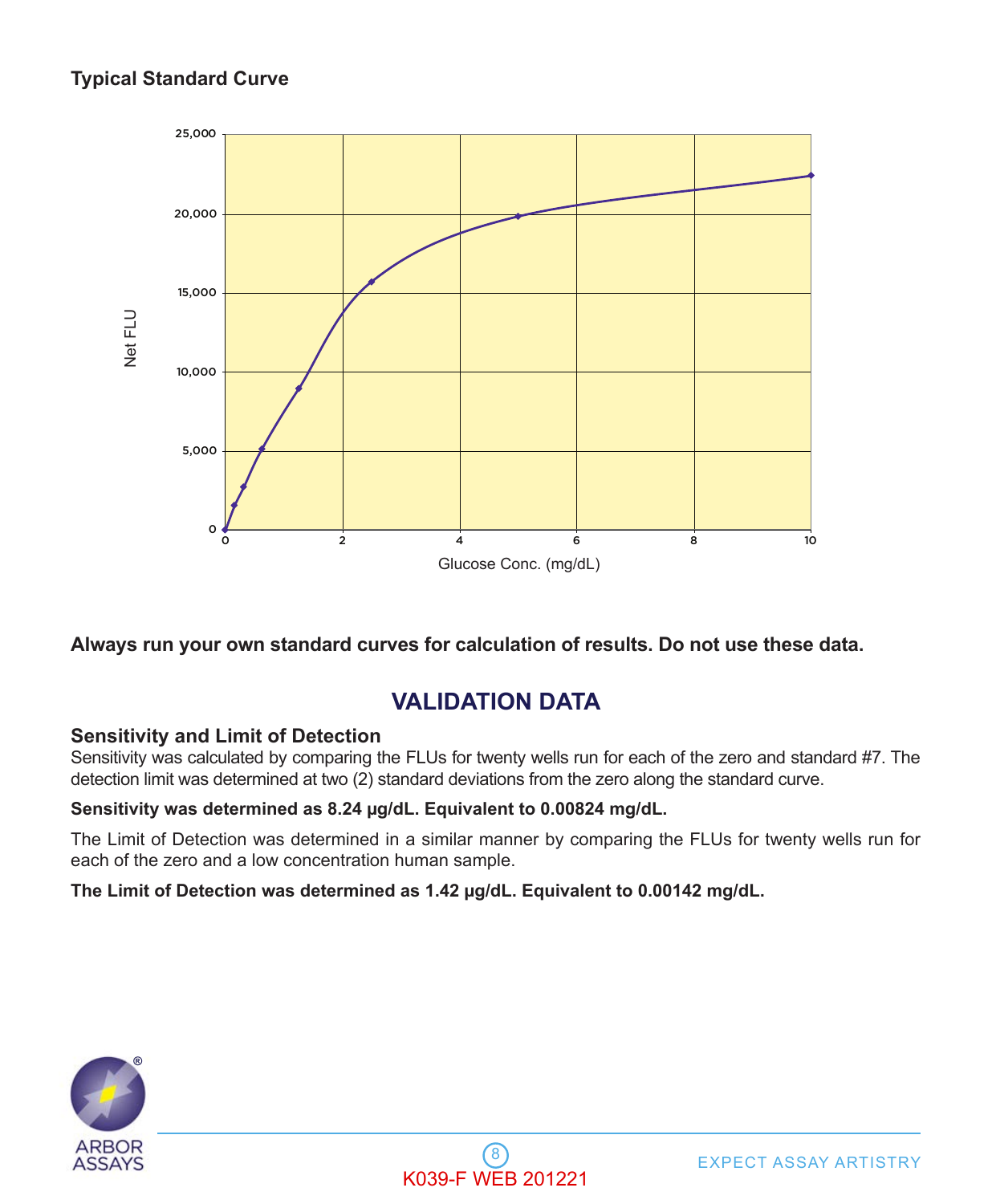#### **Linearity**

Linearity was determined in human serum samples by taking two diluted samples with known glucose concentrations. One serum sample had a high glucose concentration of 5.77 mg/dL and one had a lower value of 1.86 mg/dL. They were mixed in the ratios given below. The measured concentrations were compared to the expected values based on the ratios used.

| <b>Low Sample</b> | <b>High Sample</b> | <b>Expected Conc. (mg/dL)</b> | <b>Observed Conc. (mg/dL)</b> | % Recovery |
|-------------------|--------------------|-------------------------------|-------------------------------|------------|
| 80%               | 20%                | 2.64                          | 2.84                          | 107.8      |
| 60%               | 40%                | 3.42                          | 3.64                          | 106.5      |
| 40%               | 60%                | 4.20                          | 4.36                          | 103.8      |
| 20%               | 80%                | 4.99                          | 5.03                          | 101.0      |
|                   |                    |                               | <b>Mean Recovery</b>          | 104.8%     |





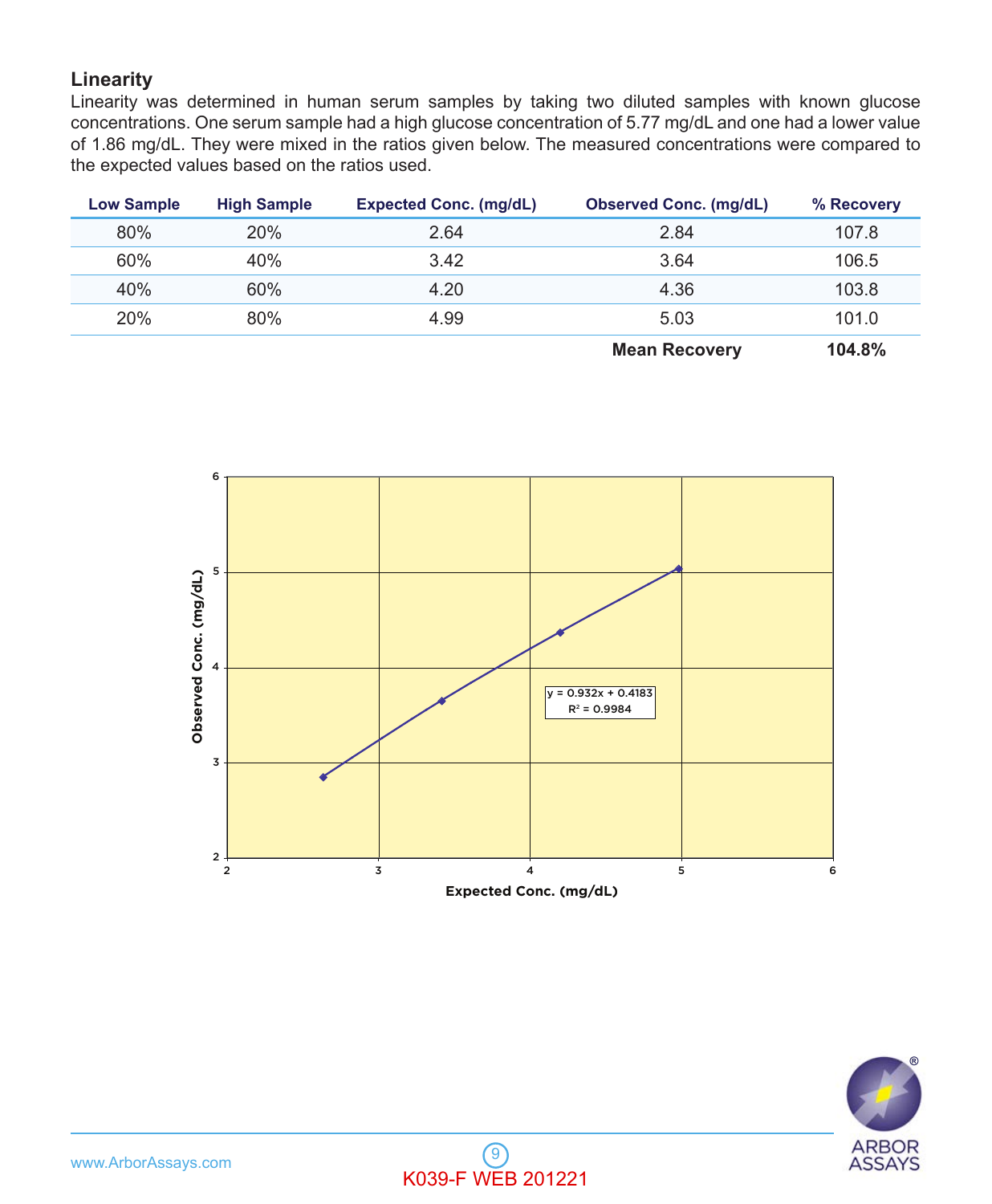#### **Intra Assay Precision**

Three diluted human serum samples were run in replicates of 20 in an assay. The mean and precision of the calculated concentrations were:

| <b>Sample</b> | <b>Glucose Conc. (mg/dL)</b> | %CV  |
|---------------|------------------------------|------|
|               | 5.03                         | 5.3  |
|               | 1.90                         | 2.5  |
| ີ             | 0.64                         | 1.9. |

#### **Inter Assay Precision**

Three diluted human serum samples were run in duplicate in twelve assays run over multiple days by three operators. The mean and precision of the calculated concentrations were:

| <b>Sample</b> | <b>Glucose Conc. (mg/dL)</b> | %CV  |
|---------------|------------------------------|------|
|               | 4.51                         | 13.3 |
|               | 1.86                         | 6.2  |
| ບ             | 0.65                         | 8.3  |

## **SAMPLE VALUES**

Multiple human serum samples were tested in the assay at dilutions from 1:10 to 1:300. Adjusted glucose concentrations ranged from 37.1 to 119.9 mg/dL with an average value of 69.34 mg/dL. Tietz<sup>3</sup> states adult serum glucose levels of 70-105 mg/dL, child values of 60-100 mg/dL, with premature babies having levels at 20-60 mg/dL. CSF levels should be 40-70 mg/dL for adults and 60-80 for infants.

Multiple human urine samples were tested in the assay at dilutions from 1:2 to 1:20 fold. Adjusted glucose concentrations ranged from 0.35 to 1.77 mg/dL with an average value of 1.152 mg/dL. Tietz<sup>3</sup> states normal urine glucose levels of < 500 mg/dL

3. Tietz, NW, Textbook of Clinical Chemistry, WB Saunders Company, Philadelphia.

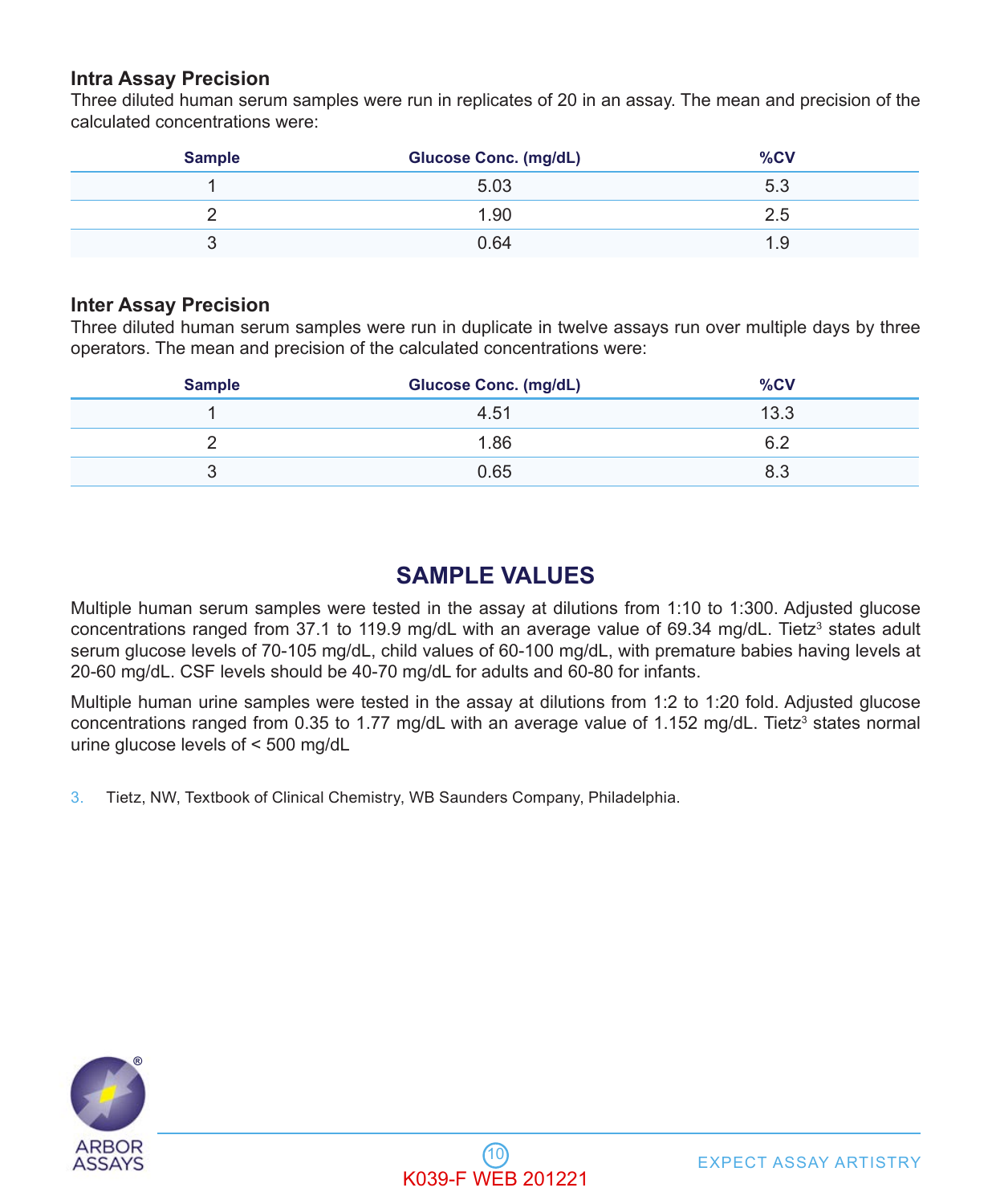# **LIMITED WARRANTY**

Arbor Assays warrants that at the time of shipment this product is free from defects in materials and workmanship. This warranty is in lieu of any other warranty expressed or implied, including but not limited to, any implied warranty of merchantability or fitness for a particular purpose.

We must be notified of any breach of this warranty within 48 hours of receipt of the product. No claim shall be honored if we are not notified within this time period, or if the product has been stored in any way other than outlined in this publication. The sole and exclusive remedy of the customer for any liability based upon this warranty is limited to the replacement of the product, or refund of the invoice price of the goods.

### **CONTACT INFORMATION**

For details concerning this kit or to order any of our products please contact us:

#### **Arbor Assays**

 1514 Eisenhower Place Ann Arbor, Michigan 48108 USA Phone: 734-677-1774 Fax: 734-677-6860 Web: www.ArborAssays.com

#### **E Mail Addresses:**

 Info@ArborAssays.com Orders@ArborAssays.com Technical@ArborAssays.com Contracts@ArborAssays.com



### **OFFICIAL SUPPLIER TO ISWE**

Arbor Assays and the International Society of Wildlife Endocrinology (ISWE) signed an exclusive agreement for Arbor Assays to supply ISWE members with ELISA kits for wildlife conservation research.



*DetectX®, ThioStar® and the Arbor Assays logo are all registered trademarks.*